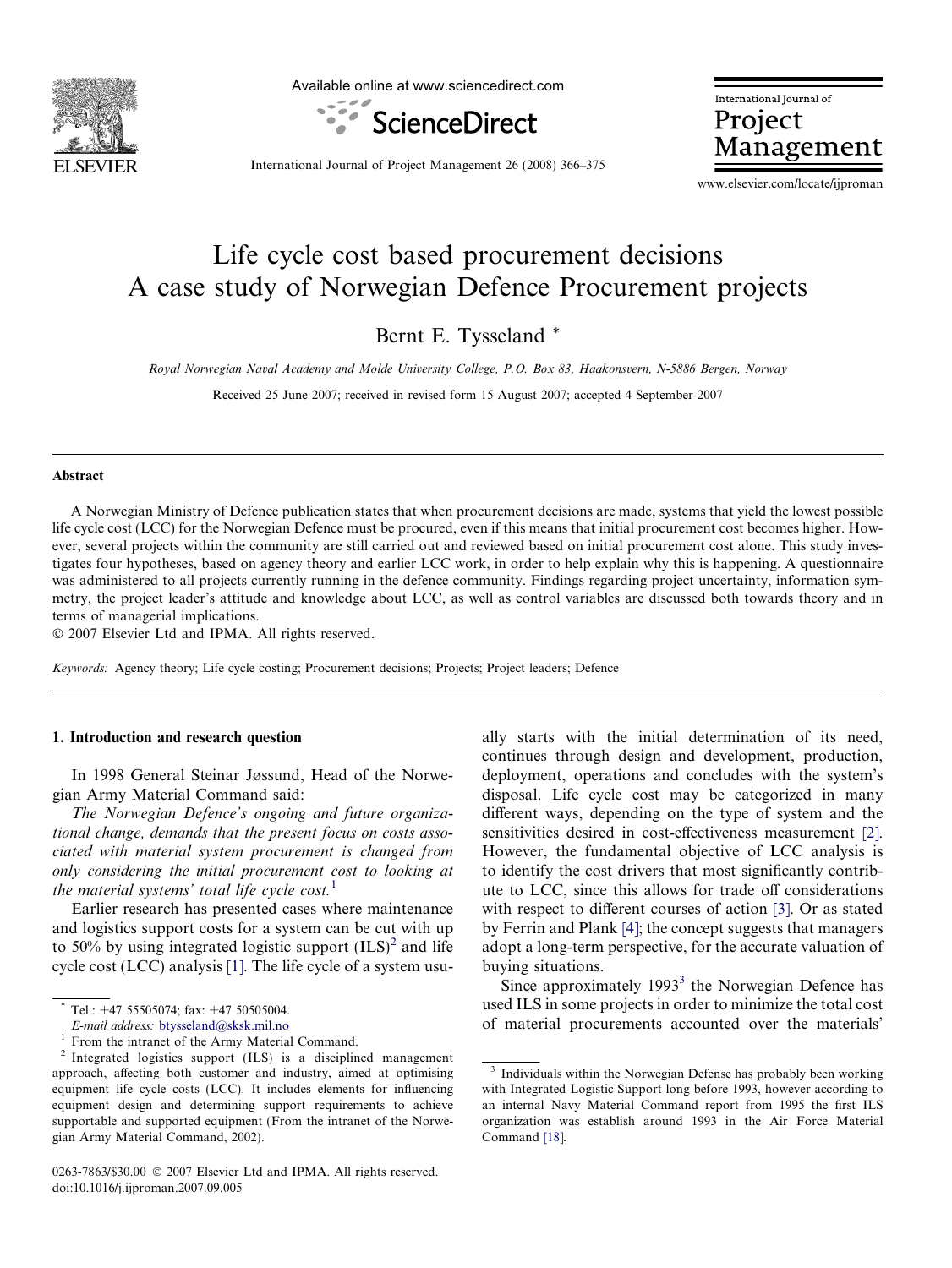total life cycle. In the summer of 2004 the importance of ILS and LCC was highlighted by the Norwegian Ministry of Defense (NoMoD) in their publication. ''Konsept for fremskaffelse av materielle kapasiteter i forsvarssektoren'' (Norwegian title). In this publication the NoMoD clearly states that when investment decisions are made, solutions/systems that yield the lowest possible life cycle cost, given equal system effectiveness, must be preferred, even if this means that the initial investment cost becomes higher.

However, approximately at the same time Commodore Morten Jacobsen, Chief of Procurement in the Norwegian Defence Logistic Organization (NoDLO), said in a speech that they are still experiencing that procurement in some projects are carried out and reviewed based on initial procurement costs alone. Reports from the United Kingdom are also concluding that the British experience is much the same [\[5\]](#page--1-0).

Based on the information presented above the main question of this research is ''What can explain that some procurement projects are still carried out and reviewed based on initial procurement costs alone when the official policy is to apply the life cycle cost approach?''

### 2. Theory framework

The concept of LCC, sometimes called Total Cost of Ownership (TCO) has been discussed, and examined empirically but with limited scope [\[4\]](#page--1-0). Literature review has not revealed many studies that could help answer the main research question raised in this study. One study was found where the authors looked into the adoption of total cost of ownership for sourcing decisions [\[6\]](#page--1-0). The main difference between that study and this study is that in our case it is already decided by the mandate group that LCC should be used. The fact that the mandate group has decided that LCC should be used brings forward what is known as the mandate problem [\[7\].](#page--1-0) Organizations, such as the procurement projects of this study, are established by owners. It is the owners (the mandate group) who decide which goals and tasks the organization is going to have [\[7\].](#page--1-0) In order to reach any preset goal, the mandate group must implement a governance system that makes sure that the leaders and employees of the organization implement actions to reach the goal. According to Greve [\[7\]](#page--1-0), one of the main theories that regulates the relationship between the mandate group and the organization leaders, is agency theory.

The main theoretical perspective of this study is therefore agency theory, used in an exploratory fashion. In addition to agency theory, one of the propositions put forward in a paper by Wååk  $[1]$  where he discusses why LCC is not more used, namely lack of knowledge, is also examined.

According to Eisenhardt [\[8\]](#page--1-0), agency theory is directed at the ubiquitous agency relationship, in which one party delegates work to another, which performs that work. Agency theory will describe the relation between the parties (the principal and the agent) with the metaphor of a contract [\[8\].](#page--1-0) Most empirical work towards agency relations are



Fig. 1. Research model.

focused on the relationship found between firms, but agency theory can also be used to evaluate relations within the firm/organization, which is the case in this study [\[9\]](#page--1-0).

According to agency theory two main problems can occur in agency relationships; the first problem is that of conflicting goals between the principal and the agent, and the second problem is that of risk preferences.

The first problem will arise when the goals of the principal and the agent conflict, and it is difficult or expensive for the principal to verify what the agent is actually doing [\[8\].](#page--1-0) The second problem, concerning risk preference arises when the principal and the agent have different risk preferences and hence will prefer different actions due to this. The assumption is that the principal will be risk neutral while the agent will be risk adverse.

As mentioned before, agency theory describes the relation between the principal and the agent using the metaphor of a contract; hence the unit of analysis will be the contract governing the relationship between the two parties.

## 3. Research model and hypothesis

The research model (Fig. 1) is based on the belief that agency theory constructs along with the knowledge construct<sup>4</sup> to a certain degree can explain why some procurement projects within the Norwegian Defence focus on life cycle costs while others do not.

In the research model the dependent construct is therefore the project leaders' use of life cycle costing in procurement decisions. The independent constructs are project uncertainty, information symmetry, attitude towards LCC and knowledge about LCC. In addition to the independent constructs, some control variables were examined and in the final regression model independent dummy variables of the control variable found to be significant are included.

### 3.1. Project uncertainty

Uncertainty in the context of agency theory is connected to the basic risk assumptions of the theory. In agency theory the principal is assumed to be risk neutral, whereas the

 $4$  From Wååk [\[1\]](#page--1-0).